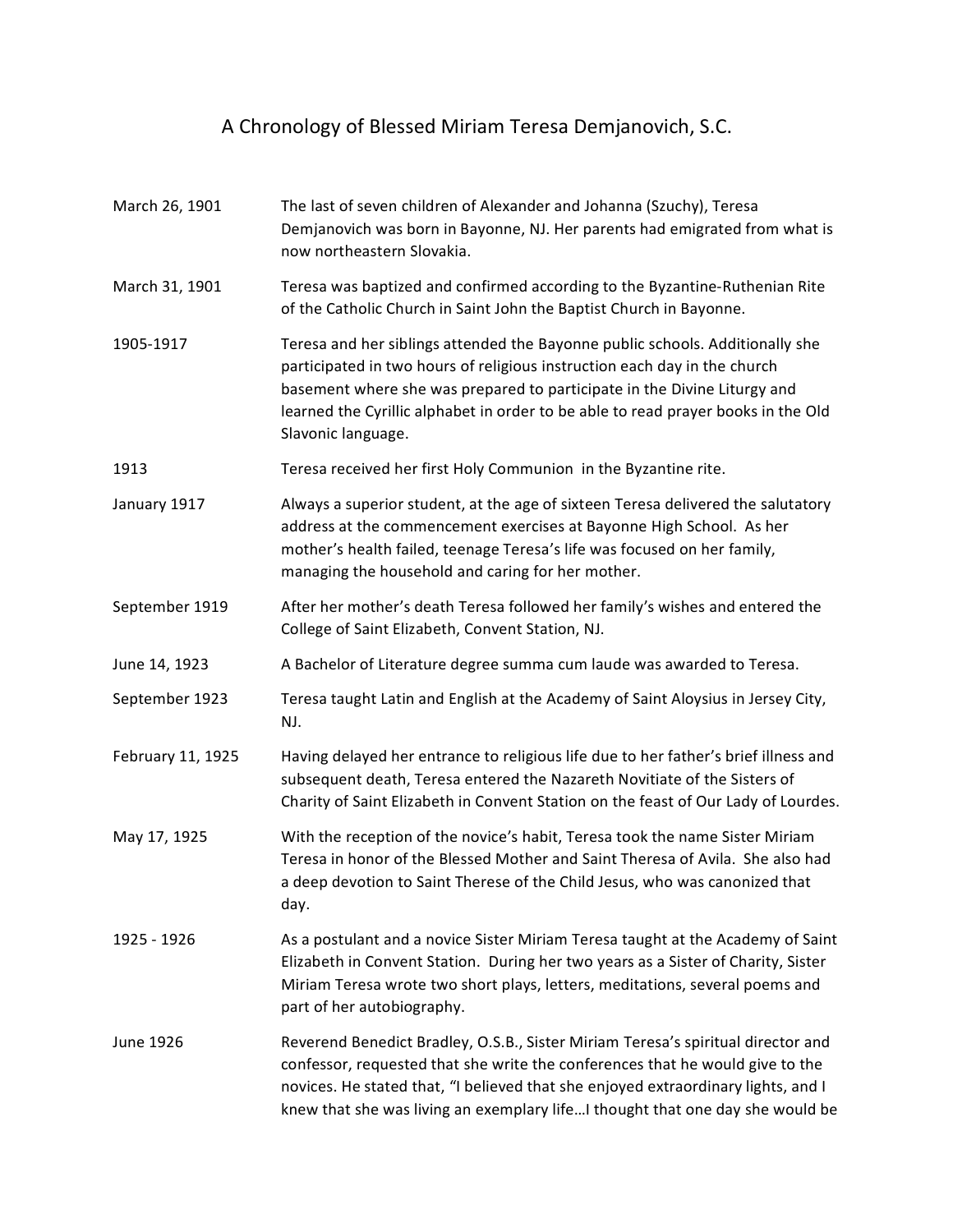ranked among the saints of God, and I felt it was incumbent upon me to utilize whatever might contribute to an appreciation of her merits after her death." Winter 1927 Sister Miriam Teresa's health failed and she was hospitalized several times. April 2, 1927 Sister Miriam Teresa took vows of poverty, chastity and obedience in articulo mortis in Saint Elizabeth's Hospital, Elizabeth, NJ. May 8, 1927 Sister Miriam Teresa died in Saint Elizabeth's Hospital, Elizabeth, NJ, after a brief illness. May 1927 A notice signed by Reverend Benedict Bradley, O.S.B., Sister Miriam Teresa's spiritual director and confessor, was posted on the Sisters' bulletin board in the Motherhouse. It read, "The conferences which I have been giving to the Sisters were written by Sister Miriam Teresa." 1936 Sister Miriam Teresa, a biography written by A Sister of Charity (Sister Mary Zita Geis, S.C.), was published. 1938 Greater Perfection: Being the Spiritual Conferences of Sister Miriam Teresa, edited by Reverend Charles C. Demjanovich, was published by P. J. Kenedy & Sons. December 11, 1945 The Most Reverend Thomas H. McLaughlin, Bishop of Paterson, issued a decree beginning an informative study on the life and virtues of Sister Miriam Teresa. Summer 1946 The Sister Miriam Teresa League of Prayer was established at Convent Station by Mother M. Benita in order to "honor Our Lord Jesus Christ by spreading the knowledge of Sister Miriam Teresa's life and mission, and by working for the cause of her beatification." 1953 - 1954 The Ecclesiastical Curia of the Diocese of Paterson began the three-part Process for Beatification and Canonization. November 7, 1976 Reverend Monsignor Charles C. Demjanovich, the brother and close friend of Sister Miriam Teresa, died in Saint Mary's Hospital, Passaic. May 8 and 9, 1979 On the 52nd anniversary of her death the exhumation, canonical examination and relocation of the remains of Sister Miriam Teresa took place without any expression of public cult. The casket containing Sister Miriam Teresa's remains was transferred to a crypt in Holy Family Chapel. June 19, 1980 Pope John Paul II signed a decree introducing the Cause of the Servant of God, Miriam Teresa Demjanovich, as an Apostolic Process. April 5, 1981 The Stations of the Cross were placed in Nazareth Park. Located in a wooded area at Convent, Nazareth Park displays meditations written by Sister Miriam Teresa. 1999 The Positio super virtutibus was submitted to the Congregation for the Causes of Saints. The Positio, prepared over a period of ten years by Sister Francis